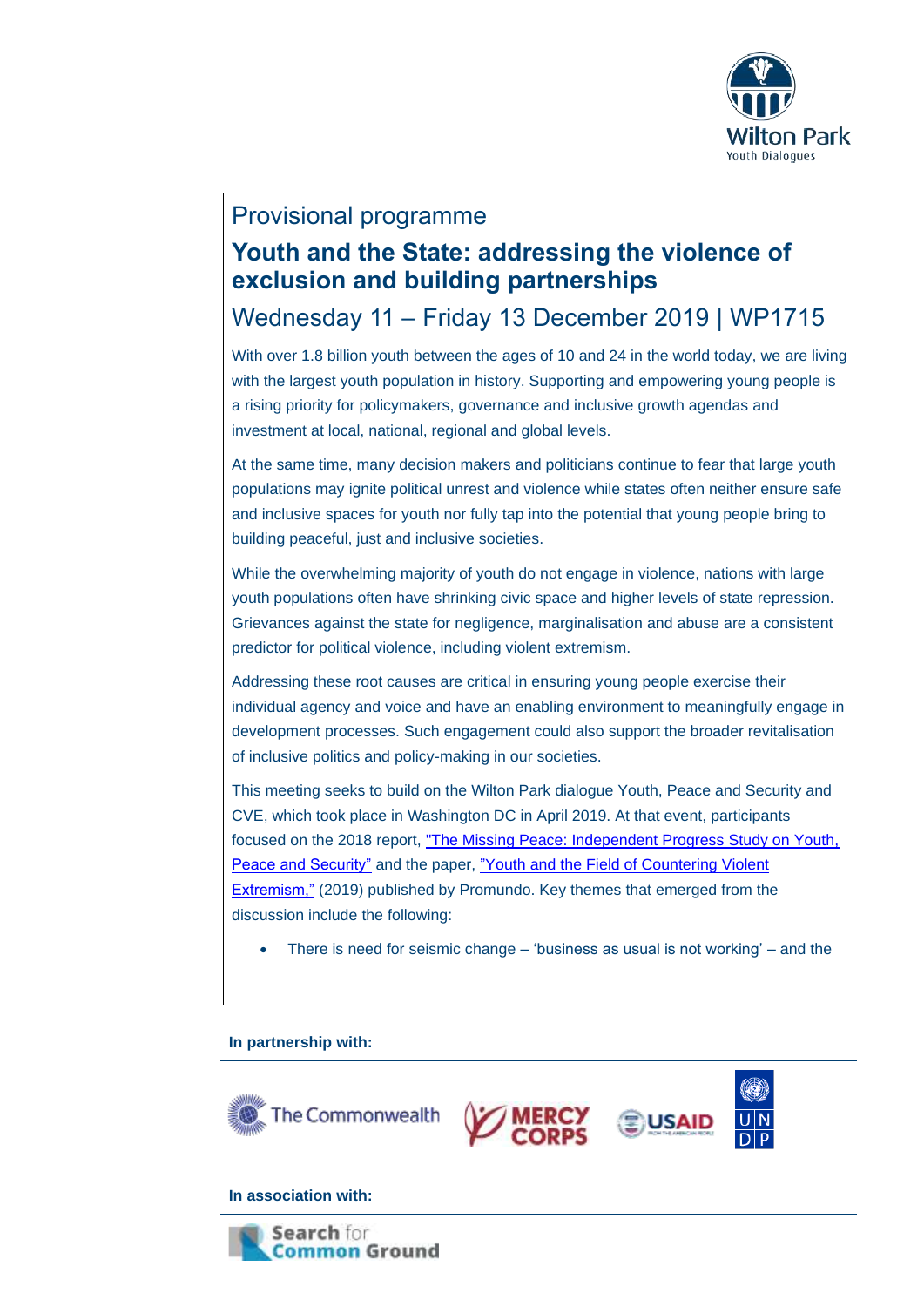critical importance of political will to effect change;

- Unless we tackle systemic issues government, security and police repression etc. – we will not address the main problems affecting youth;
- Trust (or lack of trust) is a central component in youth-state relations. Loss of trust in governments and in representative democracy or in multilateralism is matched and often reinforced by loss of trust in economies which appear to exclude young women and men;
- Corruption and political instability drives grievance and exclusion; the same happens when state security services work against youth;
- There is a need to challenge the dominant narrative of youth as 'trouble' and lacking capacity to do peacebuilding well (youth typically do not have the political space to promote peace and security);
- Young people's peaceful protest and legitimate political activities are often suppressed and targeted in the name of CVE or CT. Hence young people are often more afraid of their governments than they are of terrorists or extremist groups;
- Current development and C/PVE approaches lead to initiatives which do not always include the youth we need to reach;
- Approaches to youth challenges focus on short-term projects and programmes; even when programmes go to scale, they are unsustainable once the funding comes to an end;
- There is an alternative, creative investment path in the sources of youth resilience and through opening up spaces for the positive contribution of young women and men through inclusion and participation;
- How can high-level political will translate into practical implementation?
- How are online communities shaping societies? What are examples of credible approaches and voices in social media spaces?

The follow-up event at Wilton Park in December 2019 is on Youth and the State. Participants will connect this discussion to the above-mentioned reports, as well as to [Frontlines,](https://www.undp.org/content/dam/undp/library/Democratic%20Governance/Youth/FRONTLINES-WEB.pdf) recently released by UNDP (May 2019) and Agenda 2030, in particular SDG16 on peaceful, just and inclusive societies. Participants will analyse relations between youth and state and the reasons why they are so often based on fear, mistrust and resentment as well as assumptions that are misleading and counterproductive. The event also will reference promising practices that seek to improve youth-state relations, even when state repression and exclusion of youth is significant.

Central to the discussion will be examining how key actors (governments - including security sectors - and regional organisations, youth activists, donor institutions and practitioners) address or avoid central factors in the youth-state dynamic. Instructive examples and approaches that promise to enable inclusive and collaborative youth-state engagement will be highlighted.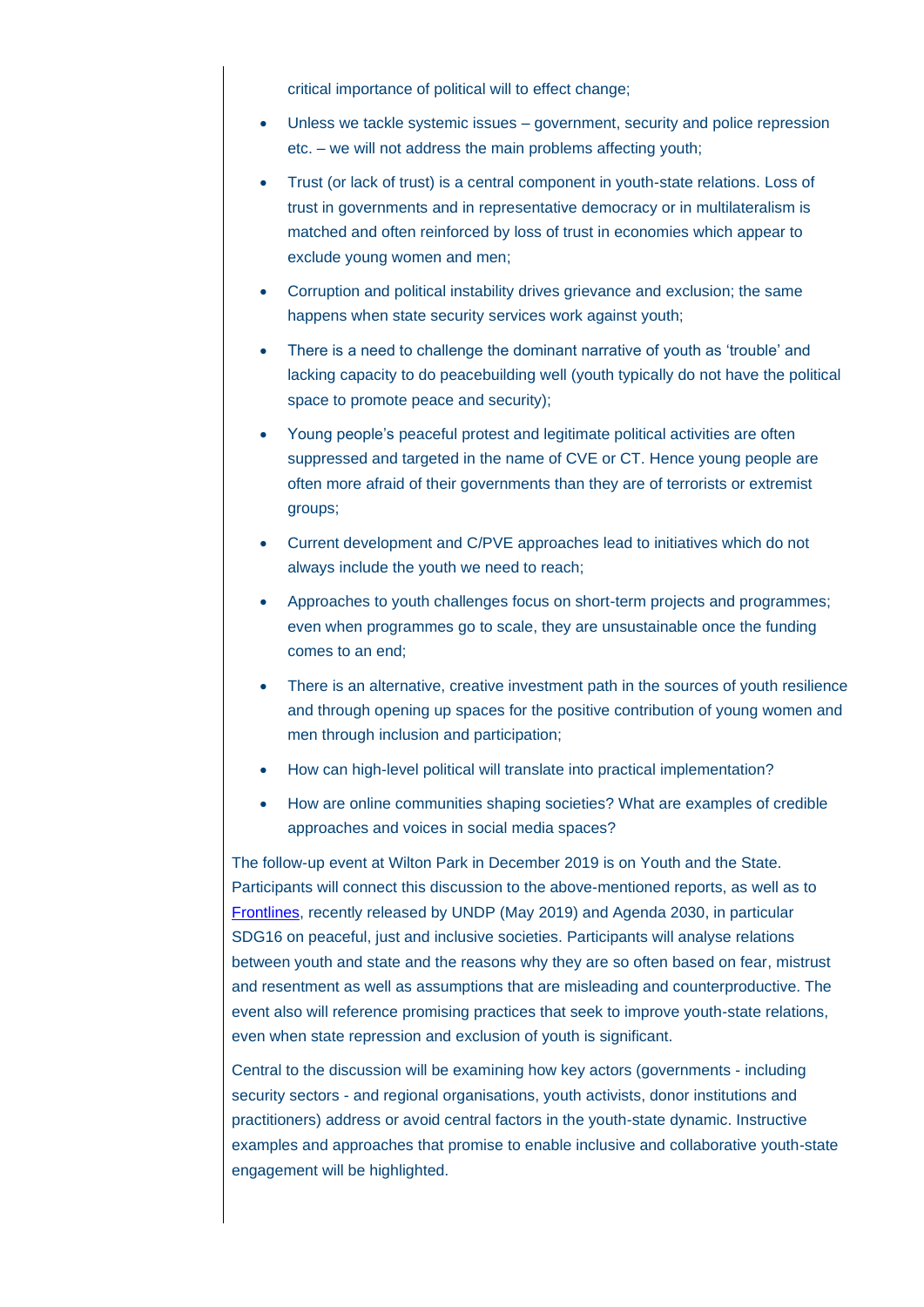*The purpose of the meeting is to identify key constraints and opportunities for reversing youth exclusion and improving relations between young people and their respective governments*, linking this to broader processes of building peaceful, just and inclusive societies. This will include developing a plan for concerted action that draws from the reports and existing normative and policy frameworks, and then addresses the specific roles of youth activists, governments and regional organizations, other development partners/donor institutions and practitioners. This action plan may be developed further in subsequent meetings.

**In partnership with the Commonwealth Secretariat, Mercy Corps, USAID and United Nations Development Programme (UNDP) In association with Search for Common Ground**

#### **Wednesday 11 December**

 $\mathbf{I}$ 

| 1500-1545 | Participants arrive. Tea and coffee on arrival                                                                                                                                                                                                                                                                                                                                                                                                                                                                                                                                                                                                                                                                                                                                              |
|-----------|---------------------------------------------------------------------------------------------------------------------------------------------------------------------------------------------------------------------------------------------------------------------------------------------------------------------------------------------------------------------------------------------------------------------------------------------------------------------------------------------------------------------------------------------------------------------------------------------------------------------------------------------------------------------------------------------------------------------------------------------------------------------------------------------|
| 1545      | <b>Welcome and introduction</b>                                                                                                                                                                                                                                                                                                                                                                                                                                                                                                                                                                                                                                                                                                                                                             |
|           | <b>Alison Hilliard</b><br>Programme Director, Wilton Park                                                                                                                                                                                                                                                                                                                                                                                                                                                                                                                                                                                                                                                                                                                                   |
|           | <b>Marc Sommers</b><br>International Consultant, Washington DC                                                                                                                                                                                                                                                                                                                                                                                                                                                                                                                                                                                                                                                                                                                              |
|           | Saji Prelis<br>Director, Children & Youth Programmes, Search for Common Ground (SFCG),<br>Washington DC                                                                                                                                                                                                                                                                                                                                                                                                                                                                                                                                                                                                                                                                                     |
| 1615-1730 | 1. Youth-State dynamics - The Violence of Exclusion                                                                                                                                                                                                                                                                                                                                                                                                                                                                                                                                                                                                                                                                                                                                         |
|           | How are youth-state relations characterised today? Why is 'business as usual' as an<br>approach to youth-state relations so unproductive? What drives many states to repress<br>and marginalise youthful citizens? How has this shaped the exclusion many young<br>people experience, and negatively affected broader governance processes? To what<br>extent does youth that exclusion range from institutional and political spheres to<br>economic and social spheres as well? How does gender impact youth-state relations?<br>How do states engage with female youth and male youth? Do male and female youth<br>employ different strategies when they deal with state authorities? What is an effective<br>approach to addressing the main problems affecting youth and states today? |
|           | <b>Graeme Simpson</b><br>Director, Interpeace USA; Lead Author, Youth, Peace and Security Progress Study,<br>United Nations, New York                                                                                                                                                                                                                                                                                                                                                                                                                                                                                                                                                                                                                                                       |
|           | <b>Ikram Ben Said</b><br>Feminist Activist, Aswat Nisaa, Tunis                                                                                                                                                                                                                                                                                                                                                                                                                                                                                                                                                                                                                                                                                                                              |
|           | Wevyn Muganda<br>Programme Coordinator, Haki Africa, Mombasa                                                                                                                                                                                                                                                                                                                                                                                                                                                                                                                                                                                                                                                                                                                                |
| 1730-1800 | Tea/coffee                                                                                                                                                                                                                                                                                                                                                                                                                                                                                                                                                                                                                                                                                                                                                                                  |
| 1800-1900 | 2. Youth-State dynamics - The Violence of Exclusion                                                                                                                                                                                                                                                                                                                                                                                                                                                                                                                                                                                                                                                                                                                                         |
|           | <b>Mohamed Bangura</b><br>Minister of Youth Affairs, Government of Sierra Leone, Freetown                                                                                                                                                                                                                                                                                                                                                                                                                                                                                                                                                                                                                                                                                                   |
| 1900      | Reception followed by dinner                                                                                                                                                                                                                                                                                                                                                                                                                                                                                                                                                                                                                                                                                                                                                                |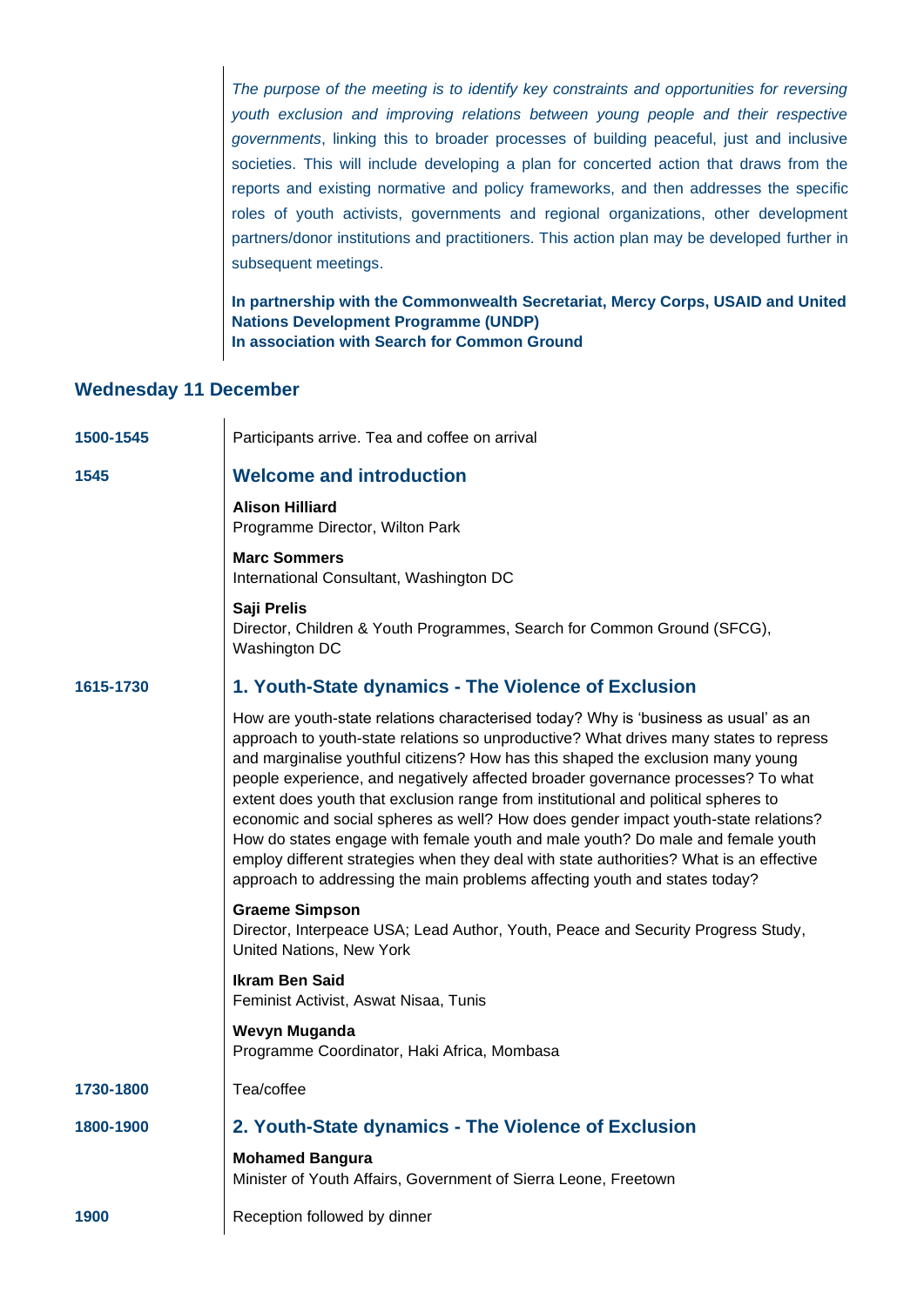### **Thursday 12 December**

| 0800-0845 | <b>Breakfast</b>                                                                                                                                                                                                                                                                                                                                                                                                                                                                                                                                                                                                                                               |
|-----------|----------------------------------------------------------------------------------------------------------------------------------------------------------------------------------------------------------------------------------------------------------------------------------------------------------------------------------------------------------------------------------------------------------------------------------------------------------------------------------------------------------------------------------------------------------------------------------------------------------------------------------------------------------------|
| 0830      | Briefing for working group facilitators                                                                                                                                                                                                                                                                                                                                                                                                                                                                                                                                                                                                                        |
| 0900-1030 | 3. The key constraints and challenges in improving relations between<br>young people and the state                                                                                                                                                                                                                                                                                                                                                                                                                                                                                                                                                             |
|           | What are the key constraints to improving relations between youth and states? Can a<br>middle ground be created? If so, how? How should systemic issues, such as state<br>repression and youth exclusion, be addressed? How can trust be nurtured in youth-state<br>relations? And how can this be addressed given the perceptions and the reality of<br>growing horizontal inequality, increasingly exclusive economies and the lack of<br>opportunity or future vision for young people? How should gender-specific differences in<br>youth-state relations inform policy reform, programming and advocacy efforts involving<br>youth and their governments? |
|           | <b>Marc Sommers</b><br>International Consultant, Washington DC                                                                                                                                                                                                                                                                                                                                                                                                                                                                                                                                                                                                 |
|           | <b>Barik Mhadeen</b><br>Senior Researcher, Human Security, WANA Institute, Amman                                                                                                                                                                                                                                                                                                                                                                                                                                                                                                                                                                               |
|           | Noëlla Richard<br>Youth Policy Specialist (Global), Bureau for Policy and Programme Support, United<br>Nations Development Programme, New York                                                                                                                                                                                                                                                                                                                                                                                                                                                                                                                 |
| 1030-1115 | Photograph followed by tea/coffee                                                                                                                                                                                                                                                                                                                                                                                                                                                                                                                                                                                                                              |
| 1115-1215 | 4. Breakout groups                                                                                                                                                                                                                                                                                                                                                                                                                                                                                                                                                                                                                                             |
|           | Why is it important to strengthen dialogue and opportunities between youth and State<br>institutions? What are the main sensitive-yet-vital issues that need to be addressed?<br>When fear and suspicion of the other is at its peak, what can be done to promote<br>productive conversations between youth and states institutions? What can be done to<br>improve youth-state relations when states actively repress youth and when youth are<br>protesting on the streets?                                                                                                                                                                                  |
|           | <b>Facilitators:</b><br><b>Lilian Aber</b><br>Chairperson, National Youth Council, Kampala                                                                                                                                                                                                                                                                                                                                                                                                                                                                                                                                                                     |
|           | <b>Lorraine Degruson</b><br>Leading Coordinator, United Network of Young Peacebuilders, The Hague                                                                                                                                                                                                                                                                                                                                                                                                                                                                                                                                                              |
|           | Roy Sasaka Telewa<br>Chief Executive Officer, National Youth Council of Kenya, Nairobi                                                                                                                                                                                                                                                                                                                                                                                                                                                                                                                                                                         |
|           | <b>Ahmet Soguktas</b><br>Programme Coordinator, World Urban Youth Councils Network, UN Habitat, New York                                                                                                                                                                                                                                                                                                                                                                                                                                                                                                                                                       |
| 1215-1315 | 5. Feedback                                                                                                                                                                                                                                                                                                                                                                                                                                                                                                                                                                                                                                                    |
|           | Feedback from break out groups.                                                                                                                                                                                                                                                                                                                                                                                                                                                                                                                                                                                                                                |
| 1315-1415 | Lunch                                                                                                                                                                                                                                                                                                                                                                                                                                                                                                                                                                                                                                                          |
| 1415-1500 | Free time                                                                                                                                                                                                                                                                                                                                                                                                                                                                                                                                                                                                                                                      |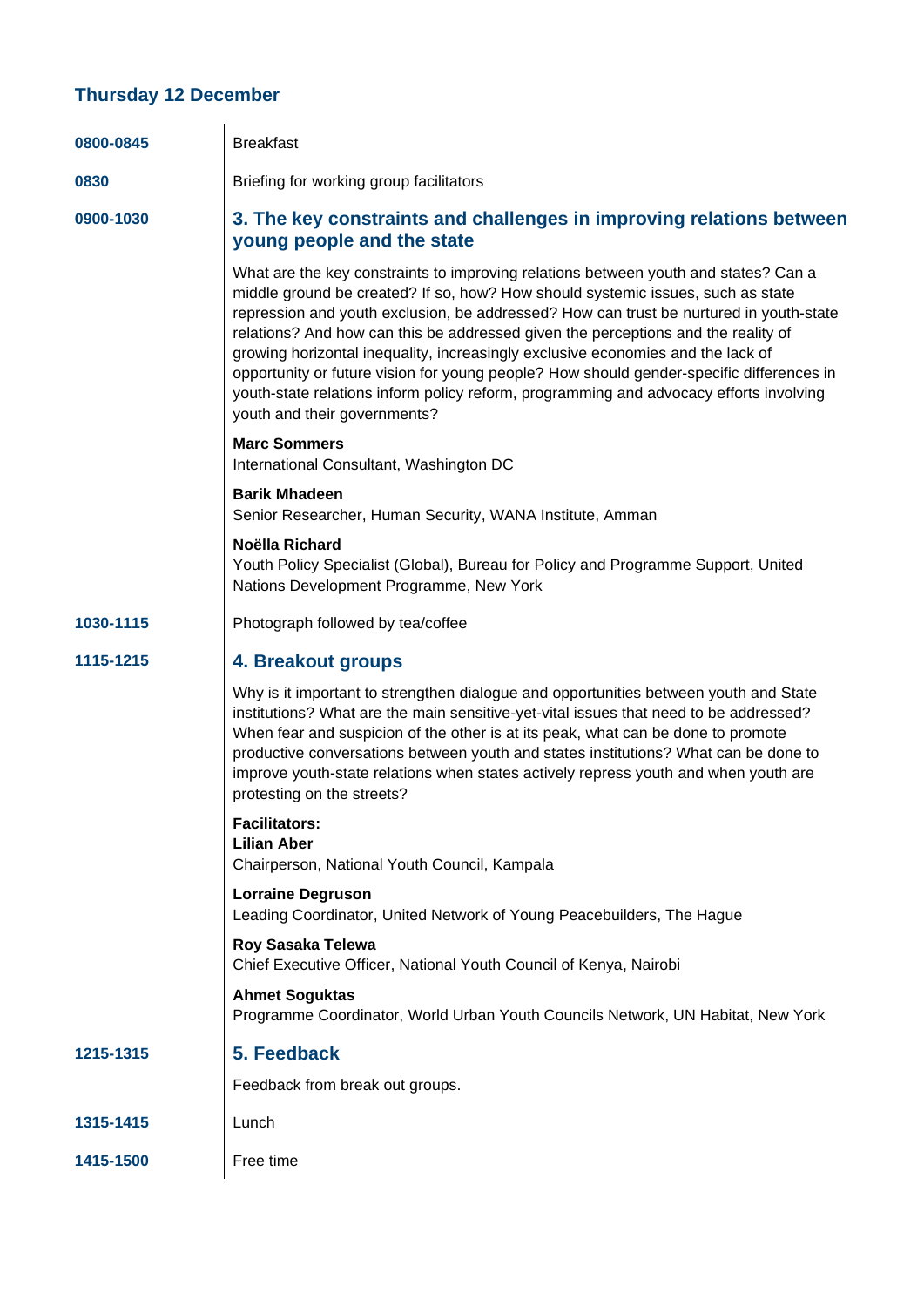| 1500-1630 | 6. Key opportunities for reversing youth exclusion and improving<br>youth-state relations                                                                                                                                                                                                                                                                                                                                                                                                                                                                                   |
|-----------|-----------------------------------------------------------------------------------------------------------------------------------------------------------------------------------------------------------------------------------------------------------------------------------------------------------------------------------------------------------------------------------------------------------------------------------------------------------------------------------------------------------------------------------------------------------------------------|
|           | What are the key opportunities for reversing youth exclusion and improving relations<br>between young people and their governments? Examples of promising youth-state<br>relations exist. Can these examples be modelled and adapted elsewhere? How should<br>interested parties (governments, regional organisations, donors, UN agencies,<br>international NGOs and local civil society) advocate with governments to reform state<br>approaches to youthful populations? What strategies do or do not work at different levels<br>of governance, from local to national? |
|           | Saji Prelis<br>Director, Children & Youth Programmes, Search for Common Ground (SFCG),<br>Washington DC                                                                                                                                                                                                                                                                                                                                                                                                                                                                     |
|           | <b>Alexandra Bowe</b><br>Multilateral Engagement, Home Office, London                                                                                                                                                                                                                                                                                                                                                                                                                                                                                                       |
|           | Lydia Mathia<br>Senior Youth Advisor, Office of the Cabinet Secretary, Ministry of Public Service, Youth<br>and Gender Affairs, Nairobi                                                                                                                                                                                                                                                                                                                                                                                                                                     |
|           | <b>Maurice Amollo</b><br>Chief of Party, Mercy Corps, Abuja                                                                                                                                                                                                                                                                                                                                                                                                                                                                                                                 |
| 1630-1700 | Tea/coffee                                                                                                                                                                                                                                                                                                                                                                                                                                                                                                                                                                  |
| 1700-1715 | 7. Soft launch of online toolkit on integrating youth in democracy,<br>rights and governance                                                                                                                                                                                                                                                                                                                                                                                                                                                                                |
|           | <b>Michael McCabe</b><br>Agency Youth Coordinator, United States Agency for International Development (USAID),<br>Washington DC                                                                                                                                                                                                                                                                                                                                                                                                                                             |
| 1715-1830 | 8. Break out groups                                                                                                                                                                                                                                                                                                                                                                                                                                                                                                                                                         |
|           | How can seismic change in youth-state relations take place? What priorities would<br>support a major breakthrough? What must each group - governments, regional<br>organisations, donors, UN agencies, international NGOs, civil society - do to facilitate a<br>breakthrough?                                                                                                                                                                                                                                                                                              |
|           | <b>Facilitators:</b><br><b>Lawrence Muli</b><br>Consultant, Commonwealth Youth Programme, Commonwealth Secretariat, London                                                                                                                                                                                                                                                                                                                                                                                                                                                  |
|           | <b>Michael McCabe</b><br>Agency Youth Coordinator, United States Agency for International Development (USAID),<br>Washington DC                                                                                                                                                                                                                                                                                                                                                                                                                                             |
|           | <b>Lynrose Genon</b><br>Co-Director, Project YACAP; Faculty Member, Mindanao State University-Iligan Institute<br>of Technology, Iligan City                                                                                                                                                                                                                                                                                                                                                                                                                                |
|           | <b>Charles Kajoloweka</b><br>Executive Director, Youth and Society (YAS), Mzuzu                                                                                                                                                                                                                                                                                                                                                                                                                                                                                             |
| 1830      | Reception followed by dinner                                                                                                                                                                                                                                                                                                                                                                                                                                                                                                                                                |
|           | <b>Fireside chat facilitated by:</b><br><b>Rowan Laxton</b><br>High Commissioner to Cameroon, Foreign and Commonwealth Office, Yaoundé                                                                                                                                                                                                                                                                                                                                                                                                                                      |
|           |                                                                                                                                                                                                                                                                                                                                                                                                                                                                                                                                                                             |